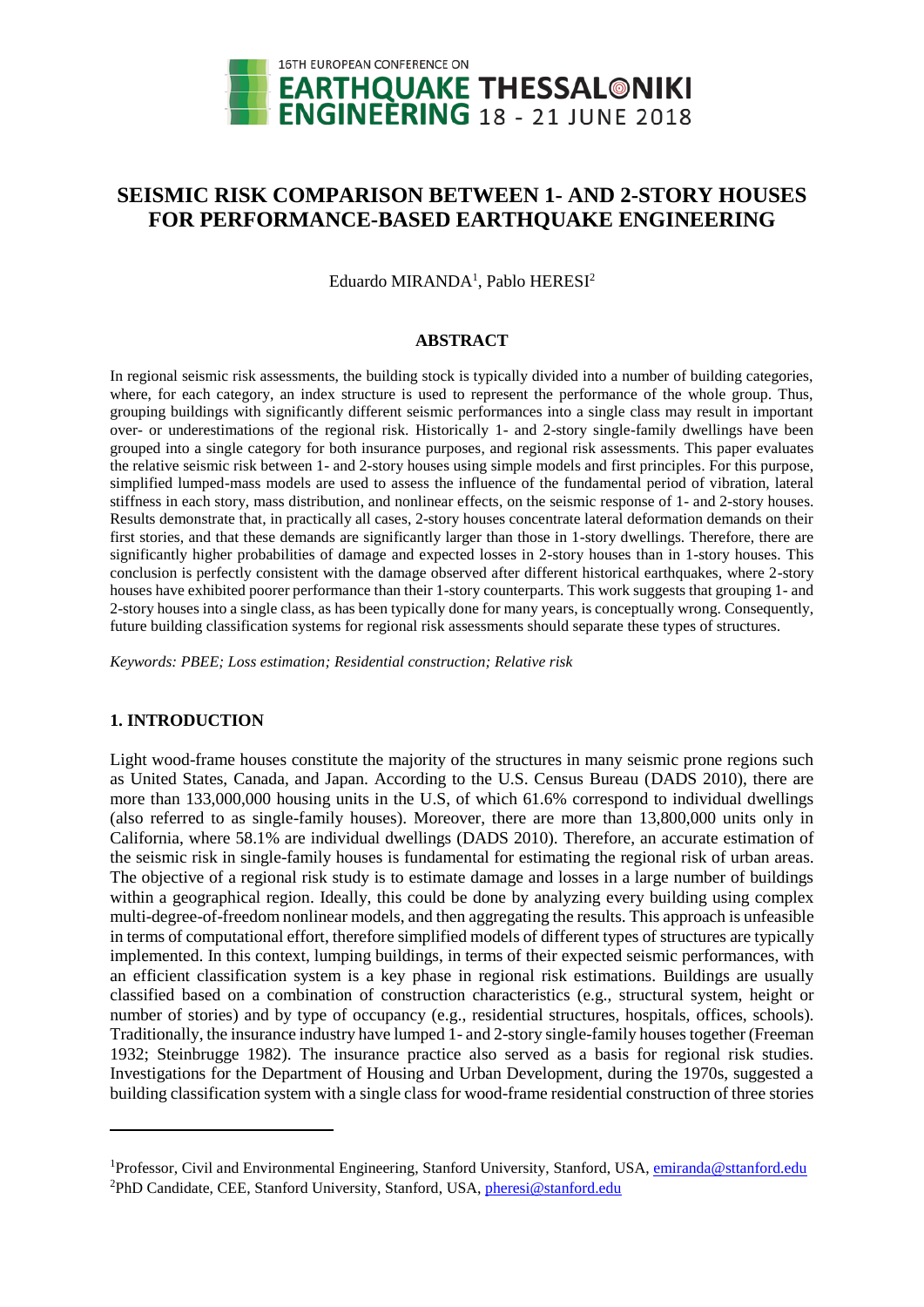or less (Steinbrugge et al. 1969; Rinehart et al. 1976; Algermissen et al. 1978). Years later, the ATC-13 project, entitled Earthquake Damage Evaluation Data for California, was the first large-scale study in the U.S. focused on estimating seismic risk of structures (ATC 1985). It provided motion-damage relationships in the form of expert-opinion matrices for 78 classes of structures, relating Modified Mercalli Intensities (MMI) with levels of damage. As commented by King (2002), the building classification system of ATC-13, which lumped together 1- to 3-story wood-frame structures, was selected based on the expected stock distribution of California, and expected uniqueness in their classes' seismic performances. More recently, FEMA funded a project for developing a methodology for regional loss estimations, GIS-based (Geographic Information System) and nationally applicable, known as HAZUS® (Kircher et al. 1997; NIBS 1997; Whitman et al. 1997). Since its early versions and despite various updates, it continues to classify wood light-frame structures having one or two stories, as Class W1. Therefore, although methodologies for earthquake regional risk estimations have had a gradual evolutionary development in time, building classification systems have been somewhat stationary, especially when classifying residential construction, which represents the majority of the building stock of urban areas. Classification systems are based, in most of the cases, on previous studies and common practice from the insurance industry. However, a problem arises when lumping structures that may present dissimilar seismic performances. In this sense, 1- and 2-story dwellings have historically had different seismic performance levels. Poorer performance of 2-story houses has been consistently observed in different historic events, such as the 1971 San Fernando earthquake (McClure 1973; Steinbrugge et al. 1971), the 1984 Morgan Hill earthquake (Strykowski 1985), and the 1994 Northridge earthquake (Andreason and Rose 1994; Schierle 2003).

In 2015, 41.5% of the individual dwellings in the United States corresponded to 1-story structures, while 36.1% had two stories and 22.4% had three or more stories, according to the American Housing Survey (AHS) (U.S. Census Bureau 2016). From these statistics, it is clear than 1- and 2-story dwellings represent almost 80% of all individual dwelling in the U.S. and therefore it is important to evaluate correctly their seismic risk.. The objective of this paper is to evaluate the relative seismic risk between 1- and 2-story dwellings. This relative risk is demonstrated with simple models and using well established principles of structural dynamics for assessing the influence of the fundamental period of vibration, mass and stiffness distributions in height, and nonlinear effects. Both the past experience and the theoretical results, suggest that lumping 1- and 2-story houses in a single building class is conceptually wrong, as their seismic performances are significantly different.

# **2. COMPARING 1 AND 2 STORIES**

### *2.1 Displacement Demands*

Simple lumped-mass models are used to illustrate the differences in displacement demands between dwellings with one and two stories. The basic parameters defining the models are shown in Figure 1. On one hand, the 1-story model has mass  $m_l$ , lateral stiffness  $k_l$ , fundamental period  $T_l$ , story height  $h_l$ , and roof displacement  $\Delta_1$ . The interstory drift ratio of the 1-story model is simply,  $IDR_1 = \Delta_1/h_1$ . On the other hand, the 2-story model is defined as having lower and upper masses, *m2l* and *m2u*, lower and upper lateral stiffnesses,  $k_{2l}$  and  $k_{2u}$ , lower and upper story heights,  $h_{2l}$  and  $h_{2u}$ , and a fundamental period  $T_2$ . Assuming that the response of the structure is dominated by the first mode of vibration the peak lateral displacements of the lower and upper floors,  $\Delta_{2l}$  and  $\Delta_{2u}$  (the latter is the roof displacement), can be used to estimate the interstory drifts in the lower and upper stories as follows:

$$
IDR_{2l} = \Delta_{2l}/h_{2l} \tag{1}
$$

$$
IDR_{2u} = (\Delta_{2u} - \Delta_{2l})/h_{2u}
$$
\n<sup>(2)</sup>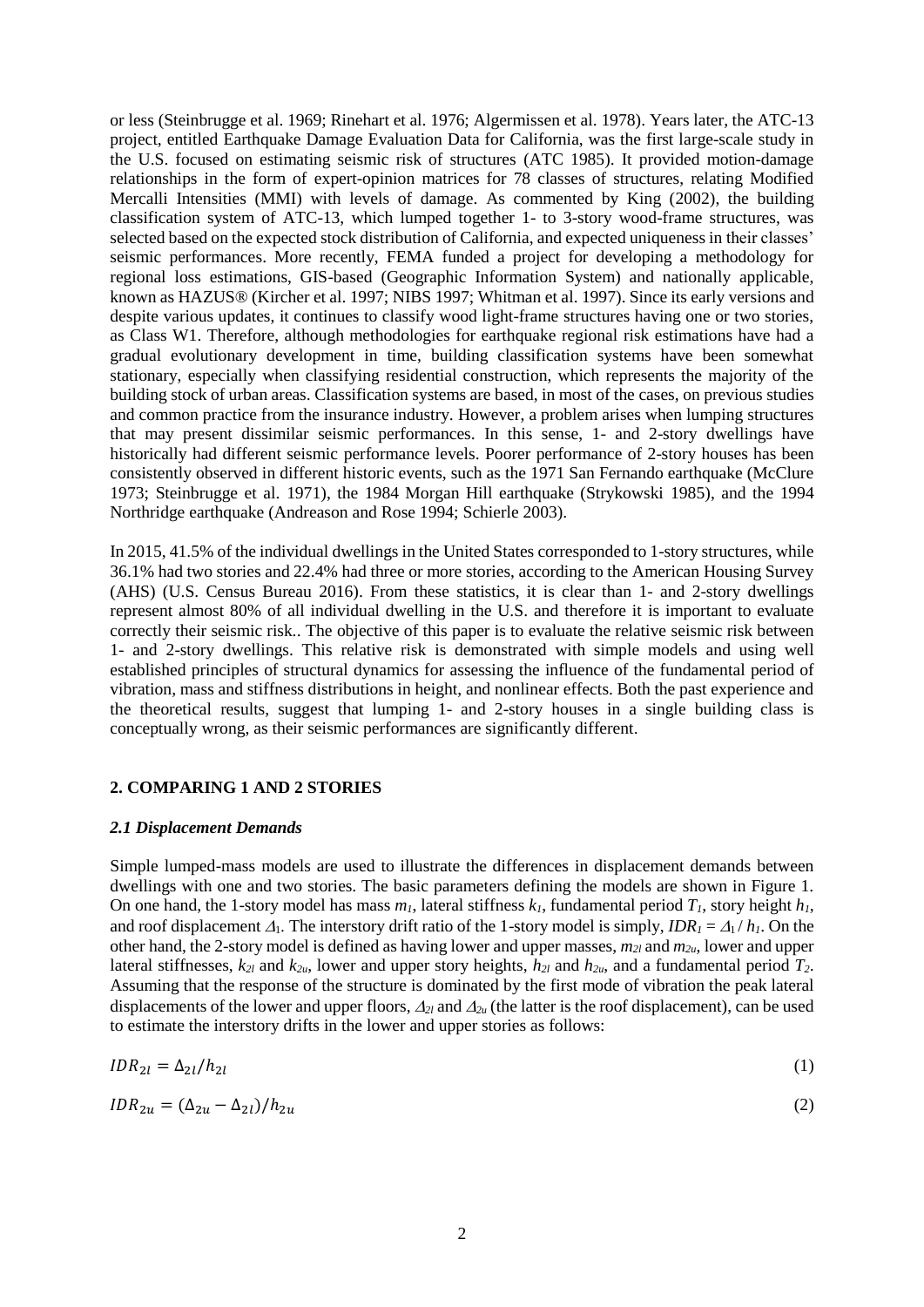

Figure 1. Simplified lumped mass models. (a) 1-story model; (b) 2-story model.

Miranda (1997; 1999) proposed an approximated method for estimating peak roof displacements and the maximum interstory drift ratios in multistory buildings, using a reference single-degree-of-freedom (SDOF) system and three modifying coefficients. These coefficients are defined as: (1) the ratio between the roof displacement and the displacement of the SDOF system; (2) the ratio between the maximum interstory drift ratio and the roof drift ratio (a measure of the degree of concentration of interstory drift demands at a certain story of the structure); and (3) the ratio between the peak inelastic displacement of the SDOF and the peak elastic displacement of the SDOF. Note that this last coefficient is equivalent to an inelastic displacement ratio, broadly studied in the literature (Miranda 2000; Miranda 2001; Ruiz-García and Miranda 2003; Akkar and Miranda 2004; Chopra and Chintanapakdee 2004; Ruiz-García and Miranda 2007, among many others) and that is referred to as coefficient *C<sup>1</sup>* in ASCE-41 (ASCE 2016). Miranda's notation is adapted for the case of the 2-story model in the present work, and is the basis for evaluating the concentration of displacement demands. The three modifying coefficients are given by:

$$
\beta_1 = \Delta_{2u}/\Delta_i \left( T_2, C_{y,2} \right) \tag{3}
$$

$$
\beta_2 = \max(IDR_{2l}, IDR_{2u}) \cdot (h_{2l} + h_{2u})/\Delta_{2u}
$$
\n(4)

$$
\beta_3 = \Delta_i \left( T_2, C_{y,2} \right) / S_d \left( T_2 \right) \tag{5}
$$

where  $S_d(T_2)$  is the elastic spectral displacement of a SDOF system with period  $T_2$ , and  $\Delta_i(T_2, C_{y,2})$  is the inelastic displacement of a SDOF system with period *T<sup>2</sup>* and normalized yield strength *Cy,2* (i.e., the lateral yielding strength, *Fy*, normalized by the total weight of the structure, *W*). Rearranging, the maximum interstory drift ratio in the 2-story house can be computed as:

$$
\max(IDR_{2l}, IDR_{2u}) = \beta_1 \cdot \beta_2 \cdot \beta_3 \cdot S_d(T_2)/(h_{2l} + h_{2u})
$$
\n(6)

Note that in the 1-story model, the coefficients  $\beta_l$  and  $\beta_2$  are equal to 1.0. The maximum IDR, thus, is estimated simply as  $\beta_3 \cdot S_d(T_1) / h_1$ . The coefficient  $\beta_3$  depends on the fundamental period and the strength of the system, thus it is different for 1- and 2-story houses.

Three cases will be analyzed to illustrate the influence of the fundamental periods, the mass and stiffness distributions, and the nonlinear effects, on the displacement demands. First, a linear elastic case with uniform mass and stiffness distributions illustrates the influence of the fundamental period. Second, a linear elastic case, but with non-uniform mass and stiffness distributions is presented to study the influence of these distributions on the concentration of displacement demands at the first story of 2 story houses. Finally, an inelastic case with non-uniform mass and stiffness distributions is shown to analyze the influence of the nonlinear behavior.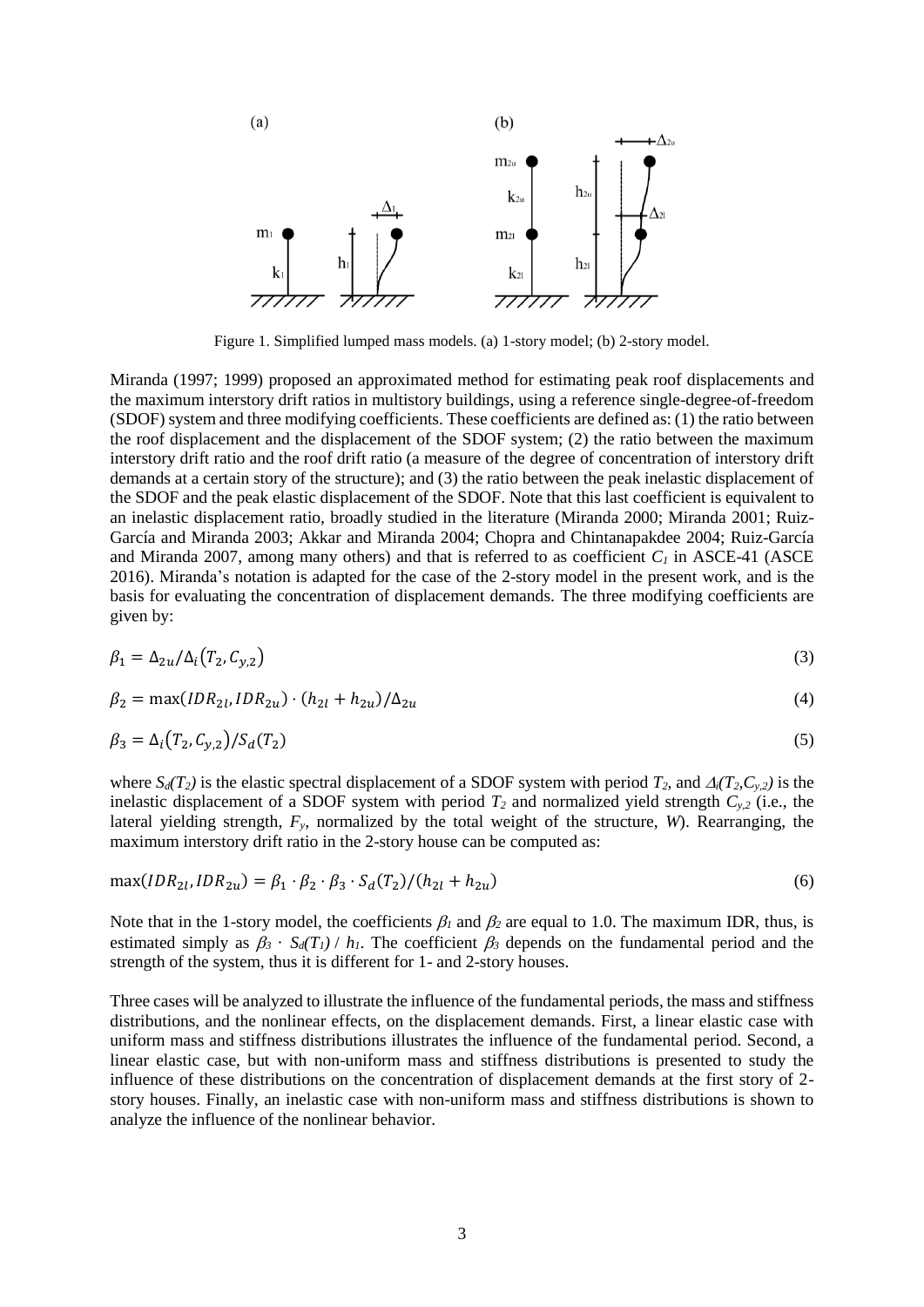### *2.1.1 Elastic response, uniform mass and stiffness distributions*

The difference in the fundamental periods of 1- and 2-story dwellings is the first factor that causes a difference in displacement demands. To estimate the period difference, two coefficients easily obtained from floor plans are presented, linking the mass and lateral stiffnesses properties of 2-story houses with an "equivalent" 1-story house. Note that the term "equivalent" is used here in terms of occupancy: the idea is to link the properties of a 2-story house to those of a 1-story house with similar occupancy characteristics (floor area, number of bedrooms and bathrooms, etc.). Equations 7 and 8 show the equivalent stiffness and equivalent mass coefficients,  $\lambda_k$  and  $\lambda_m$ .

$$
\lambda_k = A_{w, int, u} / A_{w, tot, u} \tag{7}
$$

$$
\lambda_m = m_{eq1st} / (m_{2u} + m_{2l}) \tag{8}
$$

where  $A_{w,int,u}$  is the plan area of interior walls in the upper story of the 2-story house,  $A_{w,tot,u}$  is the total plan area of walls in the same upper story, and *meq1st* is the mass of a 1-story house with the same area as the 2-story house. Note that  $m_{eq1st}$  and  $m_{2u}$  +  $m_{2l}$  are similar, but not exactly equal. The term  $m_{eals}$  is generally smaller for two reasons: (1) the lower mass in the 2-story model, *m2l*, lumps the mass of the diaphragm, plus one half of the mass of the lower level walls, and one half of the mass of the upper level walls, while *meq1st* does not consider the latter portion; and (2) *m2l* considers the mass of the floor diaphragm between two levels, which is heavier than roof diaphragms, while *meq1st* considers all the diaphragm mass portion as roof diaphragm. As a rough approximation, let us take an "equivalent" 1 story house (again, in the sense of occupancy) with a mass  $m_{eq1st}$  and a stiffness equals to  $k_{2l} + \lambda_k \cdot k_{2u}$ . Thus, considering a uniform mass and stiffness distribution ( $m_{2l} = m_{2u} = m_2$ ;  $k_{2l} = k_{2u} = k_2$ ), the ratio between the fundamental period of a 2-story house and its equivalent 1-story model is:

$$
\frac{T_2}{T_1} = \sqrt{\frac{1 + \lambda_k}{\lambda_m (3 - \sqrt{5})}}\tag{9}
$$

To estimate the order of magnitude of this ratio, Table 1 presents the mean, standard deviation, coefficient of variation (COV), and 95% confidence interval of the mean of  $\lambda_k$  and  $\lambda_m$ , for a set of ten floor plans of 2-story houses of different developers, with a variety of floor areas and located in different regions of California. Typical gravity loads were used for computing the equivalent mass and stiffness coefficients (NIBS 2012). As can be seen, these coefficients are quite stable, with COV values smaller than 10%. Using the mean values of  $\lambda_k$  and  $\lambda_m$ , a first order approximation of the ratio  $T_2/T_1$  is 1.783. Although this is quite a rough estimate, it is easily obtained from floor plans, and gives an idea of the difference of the fundamental periods of 1- and 2-story houses. Even more, Camelo (2003) measured fundamental periods of 1- and 2-story wooden structures. The mean fundamental period of the measured 1-story structures was 0.103 seconds, while that of the measured 2-story houses was 0.193 seconds. Therefore  $T_2/T_1$  is, as a first order approximation, 1.874, which is merely 5% larger than our rough estimation. These periods are consistent with those measured by other authors (Filiatrault et al. 2002; Kharrazi and Ventura 2006; Filiatrault et al. 2010). Consequently, this period ratio is translated into different spectral displacement demands  $S_d(T)$ , values that are proportional to the pseudo-spectral

Table 1. Statistical estimators for 2-story distribution coefficients.

| <b>Estimator</b>          | $\lambda_m$  | $\lambda_k$  | $\alpha$ <sub>m</sub> | $\alpha_k$   |
|---------------------------|--------------|--------------|-----------------------|--------------|
| Mean                      | 0.63         | 0.53         | 0.62                  | 1.39         |
| 95% C.I.                  | [0.63, 0.64] | [0.51, 0.55] | [0.60, 0.64]          | [1.33, 1.45] |
| <b>Standard Deviation</b> | 0.01         | 0.04         | 0.02                  | 0.13         |
| COV                       | 0.01         | 0.07         | 0.04                  | 0.09         |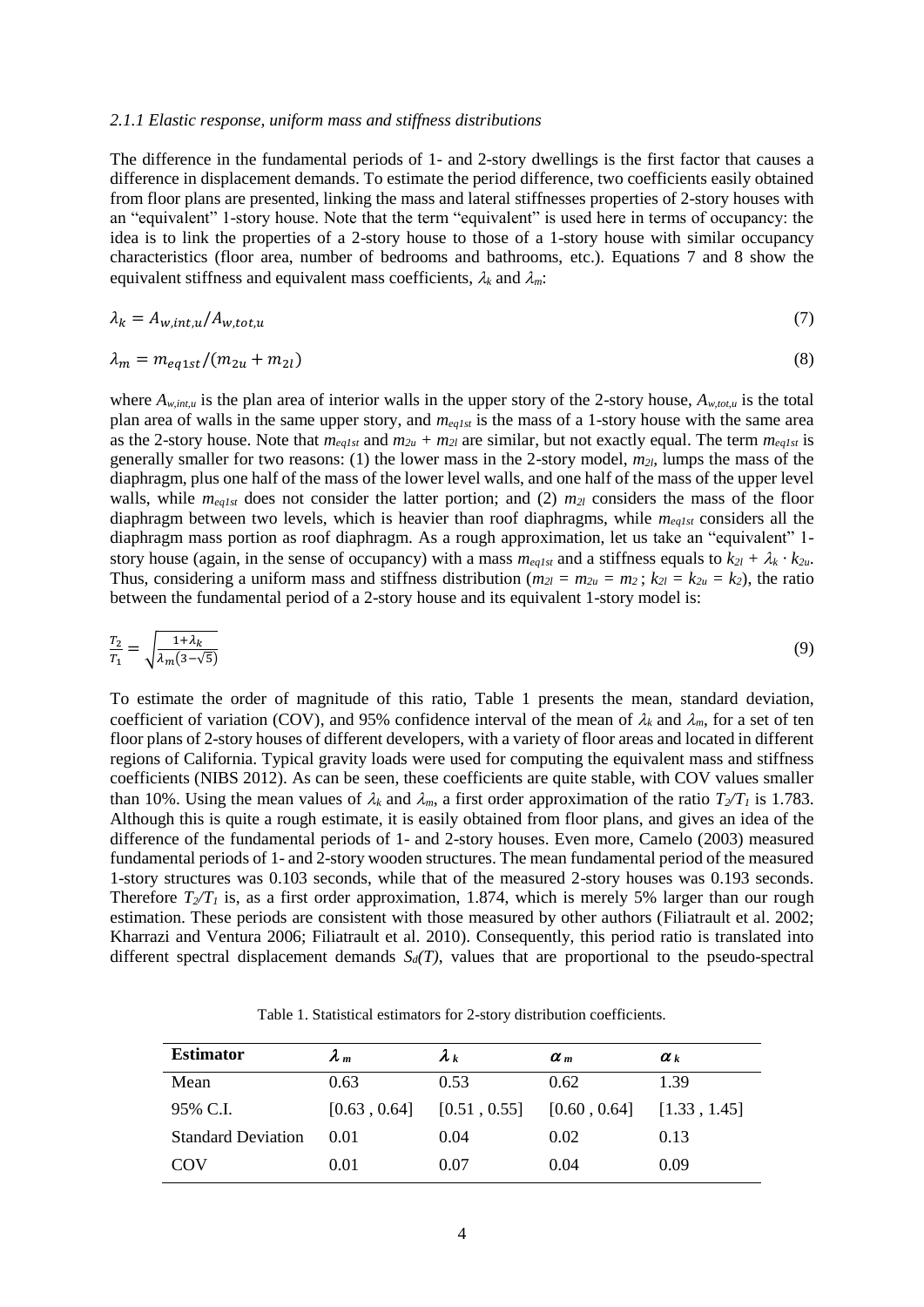

Figure 2. Median ratio between spectral ordinates at 0.19s and 0.10s as a function of  $M_w$  and  $R_{ib}$ , according to the GMPM developed by Boore et al. (2014), with  $V_{s30} = 250$  m/s.

acceleration ordinate,  $S_a(T)$ , and the square of the fundamental period, T. Even if  $S_a(T_1) \approx S_a(T_2)$ , the spectral displacement of a 2-story house would be approximately  $1.783^2 = 3.18$  times larger than that of its equivalent 1-story model. However,  $S_a(T_1)$  is, in general, different than  $S_a(T_2)$ . This depends on the periods *T<sup>1</sup>* and *T2*, and the spectral shape (which can be measured through ground motion prediction models, GMPMs). As an example, Figure 2 shows the ratio of the median values of  $S_a(T_2 = 0.19s)$  and  $S_a(T_1 = 0.10s)$ , for two magnitudes and as a function of Joyner-Boore distance, according to the GMPM developed by Boore et al. (2014). As can be observed, the mean ratio is, for different combinations of magnitude and distance, around 1.50. The total ratio between displacement spectral ordinates *Sd(T2)* and  $S_d(T_1)$  is then, on average,  $S_d(T_2)$  /  $S_d(T_1) \approx 1.7832 \cdot 1.50 = 4.77$ . This means that spectral displacement demands in 2-story houses are approximately five times larger than those in 1-story houses.

As previously demonstrated, spectral displacement ordinates of 2-story houses are significantly larger than those of 1-story houses. But what are the differences in IDR demands? To compute the coefficients  $\beta_1$  and  $\beta_2$  (note that in this elastic case,  $\beta_3 = 1.0$ ), the modal shapes ( $\Gamma_i/\phi_i$ } for the i-th mode) are computed for the 2-story model. The first mode controls the displacement demands for two reasons: (1) the spectral displacement ordinate of the second mode is significantly smaller than the one of the first mode (because of the period difference); and (2) the modal shape of the second mode,  $\Gamma_2/\phi_2$ , is significantly smaller than that of the first mode,  $\Gamma_1/\phi_1$ . Therefore,  $\beta_1$  and  $\beta_2$  could be accurately estimated using merely the first mode information. For a 2-story model with uniform mass and lateral stiffness distributions, the modal shape of the first mode is  $\Gamma_i/\phi_i$  = {1.171, 0.724}. Considering a constant story height ( $h_{2l} = h_{2u}$ ),  $\beta_1 = 1.17$  and  $\beta_2 = 1.24$ . The first story has the maximum IDR (note, from the modal shape, that 62% of the total roof displacement is concentrated at the lower story). Comparing *IDR2l* with the IDR of its equivalent 1-story model, and assuming a constant story height in the models ( $h_{2l} = h_{2u} = h_l$ ):

$$
\frac{IDR_{2L}}{IDR_1} = (\beta_1 \beta_2)_2 \cdot \frac{S_d(T_2)}{S_d(T_1)} \cdot \frac{(\beta_3)_2}{(\beta_3)_1} \cdot \frac{h_1}{h_{2L} + h_{2U}} = 1.45 \cdot \frac{S_d(T_2)}{S_d(T_1)} \cdot \frac{1}{1} \cdot \frac{1}{2} \approx 3.46
$$
\n(10)

where the ratio  $S_d(T_2)$  /  $S_d(T_1)$  was taken as approximately 4.77, as shown before. Equation 10 demonstrates that elastic IDR demands at the lower story of 2-story houses with uniform mass and stiffness distributions are, on average, 3.46 times larger than those at 1-story equivalent dwellings.

#### *2.1.2 Elastic response, non-uniform mass and stiffness distributions*

The previous case analyzed 2-story models with uniform mass and stiffness distributions along the height of the models, but in general, houses are expected to have non-uniform distributions. In order to quantify the distributions in 2-story houses, two coefficients are introduced: the mass distribution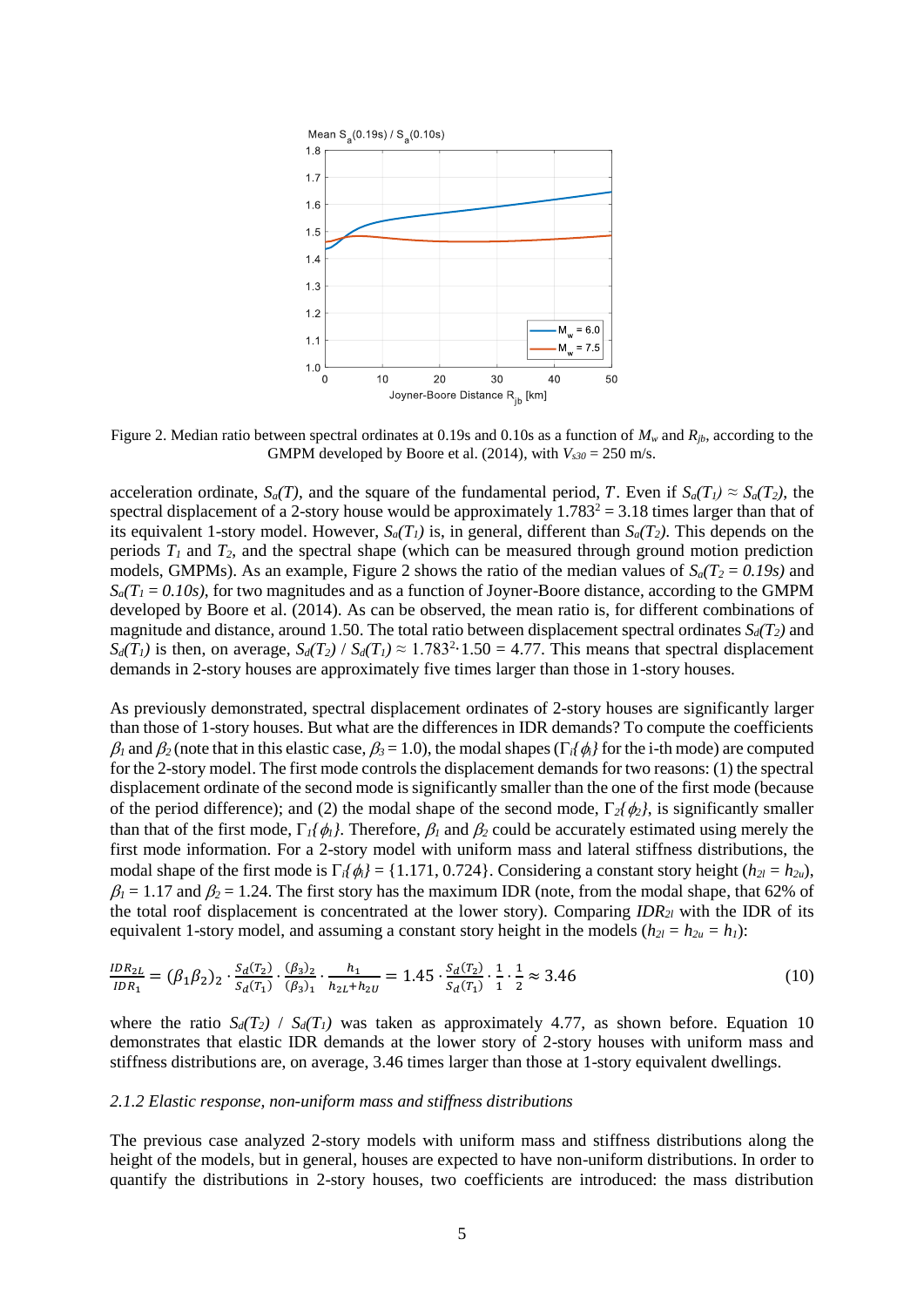coefficient,  $\alpha_m$ , and the stiffness distribution coefficient,  $\alpha_k$ , defined as follows:

$$
\alpha_m = m_{2u}/m_{2l} \tag{11}
$$

$$
\alpha_k = k_{2u}/k_{2l} \tag{12}
$$

Table 1 includes estimations of the mean, standard deviation, coefficient of variation (COV), and 95% confidence interval of the mean of  $\alpha_m$  and  $\alpha_k$ , for a set of ten floor plans of 2-story houses. Typical weights of wooden houses (NIBS 2012) result in roof masses being approximately 62% of the lower level masses. Also, modern architecture of 2-story houses introduces large spaces (such as living rooms, dining rooms, garages) on the first story, while most bedrooms and bathrooms are on the second story. This occupancy distribution results, as a general trend, in 2-story houses with approximately 39% stiffer second stories, compared to their first stories.

The period ratio between 2- and 1-story houses is computed for different combinations of mass and stiffness distributions. Mean values of  $\lambda_m$  and  $\lambda_k$  are used in the computations, and these period ratios are shown in Figure 3. As shown, the period ratio is not strongly affected by the mass and stiffness distribution coefficients, varying merely between approximately 1.7 and 2.0 for a set of realistic distribution coefficients or approximately 8% from its mean value. Using the mean values of  $\alpha_m$  and  $\alpha_k$ for a first order approximation, the period ratio is roughly 1.76 (therefore  $S_d(T_2) / S_d(T_1) \approx 1.76^2 \cdot 1.50 =$ 4.65, using  $S_a(T_2) / S_a(T_1) \approx 1.5$ , as before).

Figure 4 shows the variation of the coefficients  $\beta_1$  and  $\beta_2$  as a function of the mass and stiffness distribution coefficients, using the first mode information (as explained in the previous section), and constant story heights. It can be seen that the influence of  $\alpha_m$  on  $\beta_l$  is negligible, and  $\beta_l$  slightly decreases when increasing  $\alpha_k$ . This is because as  $\alpha_k$  increases, the system tends to a flexible first story with a rigid second story, with a similar behavior as a SDOF system. Consequently, the coefficient  $\beta_l$  tends towards 1.0 when  $\alpha_k$  increases. On the other hand, the influences of  $\alpha_m$  and  $\alpha_k$  on  $\beta_2$  are larger than the case of  $\beta_l$ . Lower  $\alpha_m$  (lower roof mass) and larger  $\alpha_k$  (stiffer second story) are related, once again, to a flexible first story with a rigid second story, where the lateral displacements at both levels are almost equal  $(A_{2l})$  $\approx \Delta_{2u}$ ). Therefore,  $\beta_2$  tends towards the value  $(h_{2l} + h_{2u})/h_{2l}$ . In this case, with constant story heights,  $\beta_2$ tends towards 2.0. The multiplication  $\beta_1 \cdot \beta_2$  also tends towards the value  $(h_{2l} + h_{2u})/h_{2l}$  when decreasing  $\alpha_m$  and increasing  $\alpha_k$ , as a consequence of the tendencies of  $\beta_l$  and  $\beta_2$ . Using the mean values of  $\alpha_m$  and  $\alpha_k$ , a first order approximation for  $\beta_l \cdot \beta_2$  is 1.74. This value is 20% larger than that of the previous case with uniform mass and stiffness distributions. The total ratio between IDR demands in 2- and 1-story houses (see Equation 10) is then approximately  $IDR_{2l}/IDR_1 \approx 4.06$ , 17% larger than the uniform mass and stiffness distribution case.



Figure 3. Variation of the period ratio between 2- and 1-story houses as a function of mass and stiffness distribution coefficients.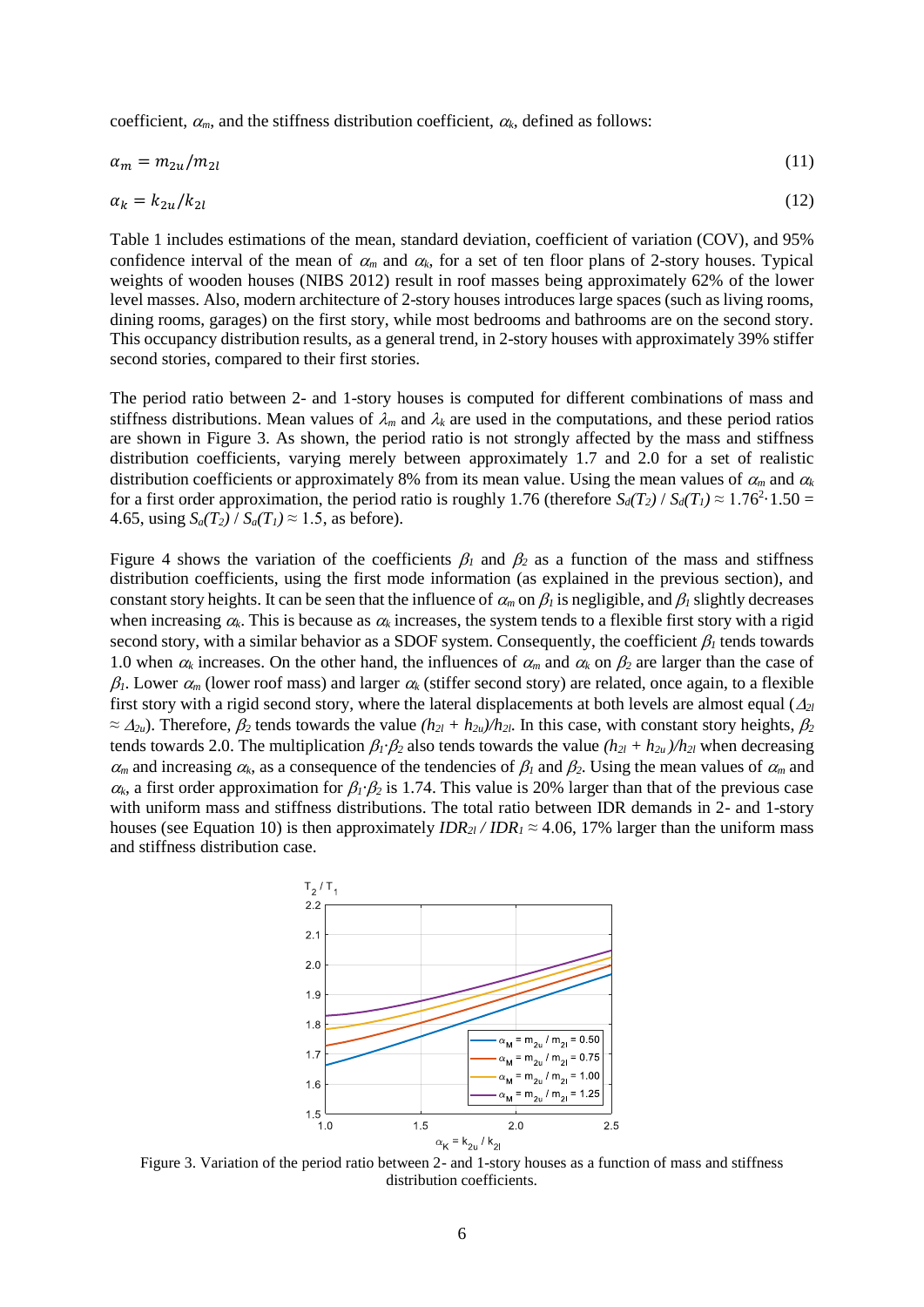

Figure 4. Variation of  $\beta_1$ ,  $\beta_2$  and  $\beta_1$  x  $\beta_2$  in 2-story models, as a function of their mass and stiffness distribution coefficients, using the first modal shape and constant story heights.

### *2.1.3 Inelastic response, non-uniform mass and stiffness distributions*

The previous sections demonstrated the concentration of IDR demands on the first story of 2-story houses with elastic behavior. In order to study the influence of the nonlinear behavior, 2-story models (with varying period, yield strength, and mass and stiffness distribution coefficients) are subjected to a set of ground motion records. These records were selected from nine different U.S. earthquakes with moment magnitudes ranging between 6.5 and 7.3, Joyner-Boore distances between 0 and 90 km, and peak ground accelerations between 0.10g and 0.69g (0.23g on average). Record pairs in two perpendicular horizontal directions were taken from 102 stations (a total of 204 ground motion records) on soils with average shear wave velocity at the top 30 meters between 190 and 359 m/s (NEHRP site class D).

The 2-story lumped-mass model is adapted to account for nonlinear behavior. For this, bilinear hysteretic models are included in both stories, with a 5% post-yield stiffness coefficient. For every record, the yield strength of the lower story,  $F_{y,2l}$ , is computed as a function of the strength ratio, *R*, as shown in Equation 13.

$$
F_{y,2l} = S_a(T_2) \cdot (m_{2l} + m_{2u})/R \tag{13}
$$

The height distribution of the yield strength is assumed to be equal to the stiffness distribution  $(\alpha_k)$ . The damping ratio for all the models is taken equal to 8%, being consistent with the measurements performed by Camelo (2003) in 2-story houses. Figure 5 presents the variation of  $\beta_1$  and  $\beta_2$  as a function of the fundamental period and strength ratio, for the 204 records. Mean values of  $\alpha_m$  and  $\alpha_k$  were used, however using other values results in similar tendencies. Once again, the story height was taken constant in this example. Each point represents the result of one ground motion record, and the solid lines show the median values of the 204 records for every model. As shown the influence of the fundamental period is negligible on both coefficients, for periods larger than 0.10 seconds, which is consistent with periods of vibration measured by Camelo (2003) in 2-story houses. Figure 5 also shows that the influence of the strength ratio on  $\beta_1$  and  $\beta_2$  is also negligible once the system behaves nonlinearly (*R* larger than 1). Once the first story yields, it forms a soft story and inelastic displacements are strongly concentrated at the lower level. This behavior results in  $\beta_l$  tending to 1.0 and  $\beta_2$  tending to  $(h_{2l} + h_{2u})/h_{2l}$  (which equals 2.0) for constant story heights) when increasing the strength ratio *R*. Moreover, Figure 5 also shows the correlation between  $\beta_1$  and  $\beta_2$ . As can be observed, there is strong negative correlation between these coefficients. In other words, when  $\beta_1$  decreases,  $\beta_2$  tends to increase, which is expected, as explained before.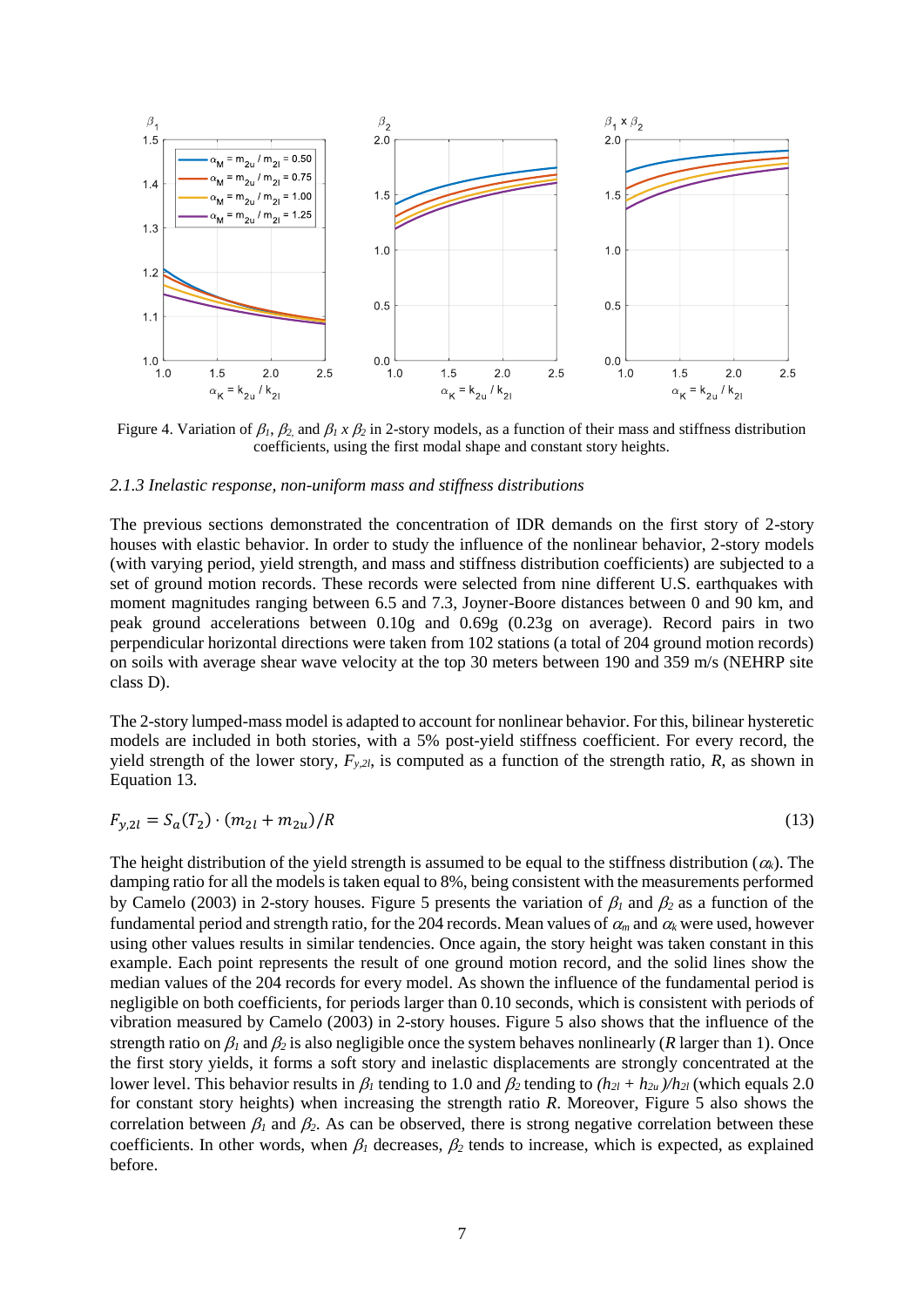

Figure 5. Variation of  $\beta_1$  and  $\beta_2$  in 2-story models as a function of their fundamental period of vibration and *R*, using  $\alpha_K = 1.39$ ,  $\alpha_M = 0.62$ , and constant story heights. Results of individual records are presented as points, and their geometric means as solid lines.

The resulting product  $\beta_1 \cdot \beta_2$ , as a function of the fundamental period and strength ratio, is presented in Figure 6. As explained before, while  $\beta_l$  decreases,  $\beta_2$  increases, therefore the product  $\beta_l \cdot \beta_2$  is very stable. The negligible dispersion of  $\beta_1 \cdot \beta_2$ , shown in Figure 6 as well, is explained by the small dispersions of  $\beta_1$  and  $\beta_2$ , along with their negative correlation which further reduces its variability. A constant representative value of  $\beta_l \cdot \beta_2 = 1.88$  can be chosen for 2-story houses with nonlinear behavior. This value is 8% larger than the one obtained for the elastic case with non-uniform stiffness and mass distributions. The robustness of this representative value represents a valuable result for future regional risk estimations.

The last ratio that has to be addressed is the ratio between  $\beta_3$  coefficients for the 1- and 2-story models:  $(\beta_3)_2/(\beta_3)_1$ . To estimate this ratio, SDOF models with bilinear hysteresis behaviors are subjected to the same set of 204 ground motion records described above. For the 2-story models, three periods *T<sup>2</sup>* are used (0.15s, 0.20s, and 0.25s), while the strength ratio *R<sup>2</sup>* (subscript 2 for referencing the 2-story models)



Figure 6. (a) Variation of  $\beta_1 x \beta_2$  in 2-story models as a function of their fundamental period of vibration and *R*, using  $\alpha_K$ =1.39,  $\alpha_M$ =0.62, and constant story heights. Results of individual records are presented as points, and geometric means as solid lines. (b) Variation of the logarithmic standard deviation of  $\beta_1 x \beta_2$  in 2-story models as a function of their fundamental period of vibration and *R*, using  $\alpha_K = 1.39$ ,  $\alpha_M = 0.62$ , and constant story heights.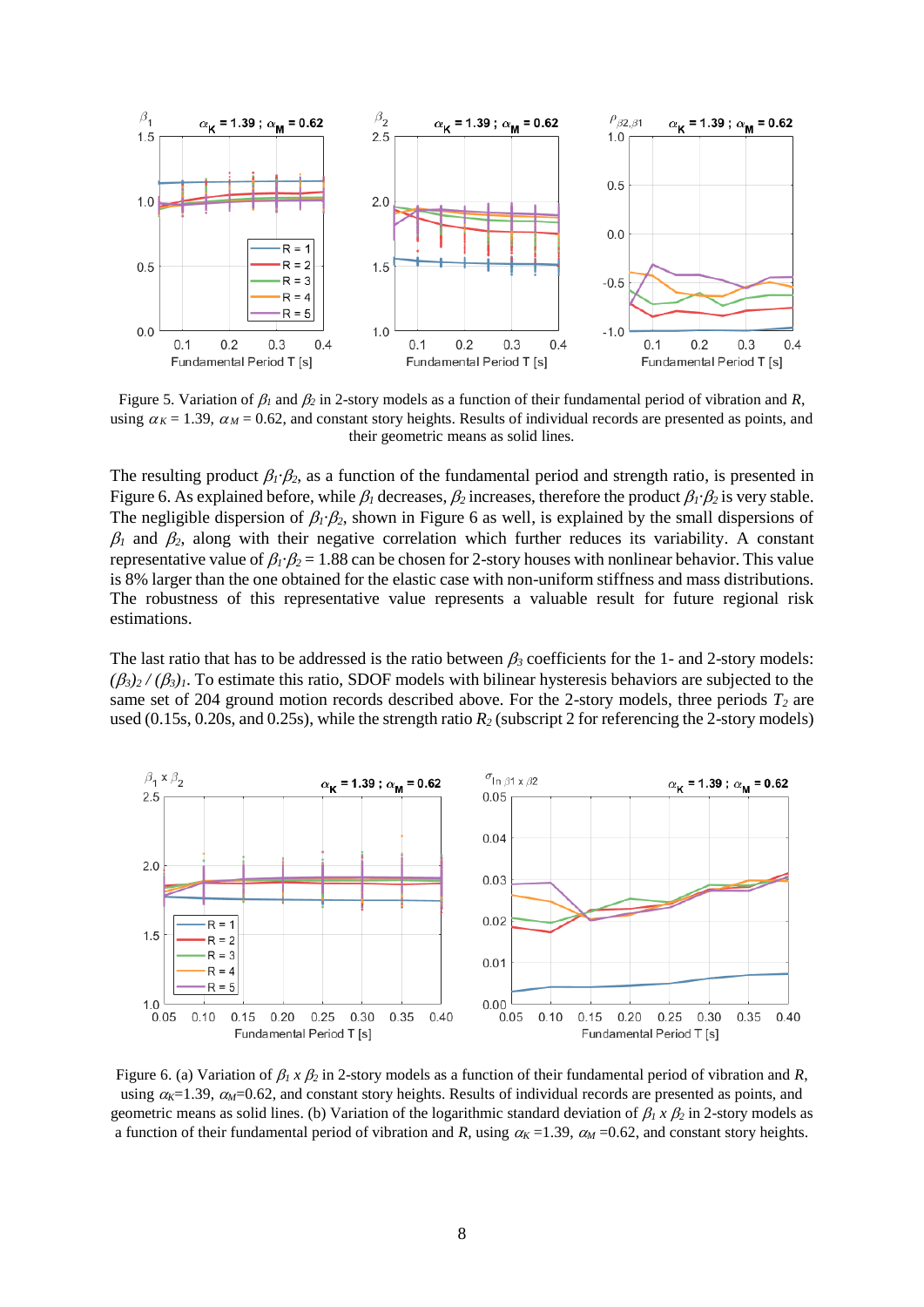

Figure 7. Variation of the median ratio  $(\beta_{3})_2 / (\beta_{3})_1$  as a function of the strength factor and fundamental period of the 2-story model, with a constant ratio  $T_2/T_1 = 1.76$ .

is varied from 1 to 5. For the 1-story models, two approximations are assumed: (1) the period ratio between the 2- and 1-story models is assumed constant, and equals to 1.76; and (2) the normalized strengths of 1-story models are assumed to be equal to those of 2-story models (this assumption is based on the fact that short-period structures are typically designed with a constant seismic coefficient and constant *R* factor, independent of their periods). Note that the effective strength ratios of 1- and 2-story models are not equal, because  $S_a(T_1) \neq S_a(T_2)$ . Figure 7 shows the variation of the median ratio  $(\beta_3)_2$  /  $(\beta_3)_l$  as a function of the 2-story fundamental period and strength factor,  $T_2$  and  $R_2$ , respectively. Overall, the ratio  $(\beta_3)$ <sup>2</sup> /  $(\beta_3)$ <sub>*i*</sub> decreases when increasing *R*<sub>2</sub>, and varies between 1.05 and 0.50 for the considered range of periods and strength factors.

Finally, the ratio of peak IDR demands in 2- and 1-story houses is estimated (see Equation 10). Using the values previously discussed, the ratio  $IDR<sub>2l</sub> / IDR<sub>l</sub>$  varies roughly between 2.2 (for large  $R<sub>2</sub>$  values) and 4.6 (for *R<sup>2</sup>* values between 1 and 2) indicating that interstory drift demands are significantly larger in 2-story houses than in 1-story houses.

#### *2.2 Probability of Damage and Expected Loss*

The previous section compared the IDR demands in 1- and 2-story houses, demonstrating theoretically that these demands are concentrated on the first story of 2-story houses, reaching values between 2.2 and 4.6 times larger than those at 1-story houses. These differences in displacement demands are then



Figure 8. (a) Fragility curves; and (b) Expected loss ratio as a function of IDR, for interior structural walls (component number B1071.021 of ATC-58 project (Hamburger et al. 2004)).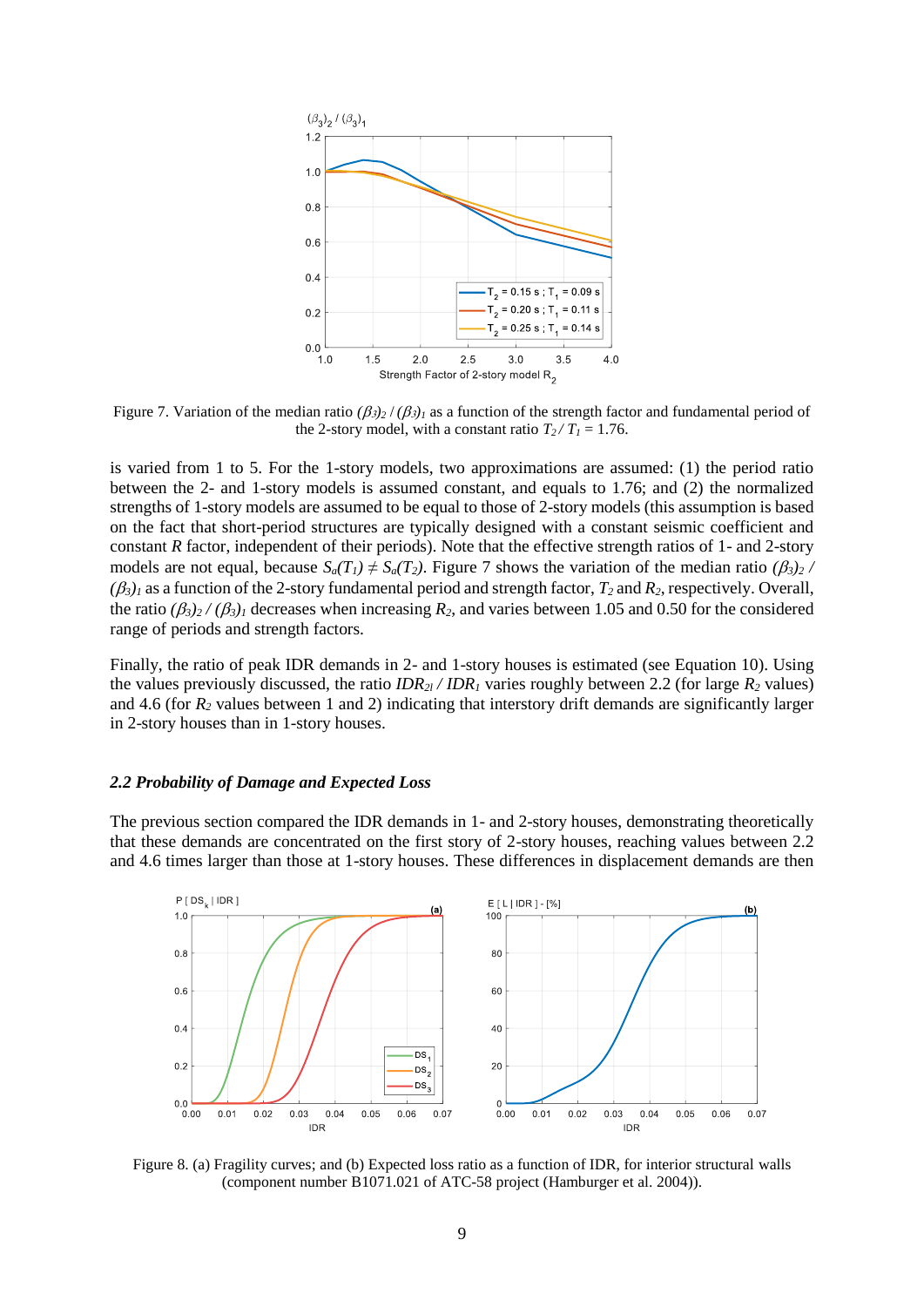

(a) 1995 Kobe Earthquake, Japan (Michio Miyano)

(b) 2011 Christchurch Earthquake, New Zealand (John Kirk-Anderson)

(c) 2011 Christchurch Earthquake, New Zealand (Asher Trafford)

Figure 9. Examples of damaged 2-story houses. Considerable damage is concentrated in their first stories.

translated into even larger differences in probabilities that structural and drift-sensitive non-structural components are damaged, and consequently, significant differences in expected losses at 1- and 2-story houses. As an example of a drift-sensitive component, Figure 8a shows fragility curves, as a function of IDR, of wood interior shear walls with structural panel sheathing, gypsum wallboard, designed with hold-downs (component number B1071.021 for the ATC-58 project (Hamburger et al. 2004)). Figure 8b shows the expected loss ratio (defined as the percentage of the total loss of the component in its last damage state) as a function of IDR. As can be seen, a threefold difference in IDR can produce significant differences in the probabilities of damage and expected losses. For example, an IDR increment from 0.01 to 0.03 results in an increment in the probability of damage state 1 or higher from 15.5% to 95.8% (increased 6.2 times). Similarly, the probability of damage state 2 or higher increases from practically 0% to 76.2%. In the case of the expected loss ratio, a threefold increment in IDR demands from 0.01 to 0.03, is translated into an increment in the expected loss ratio from 2.2% to 32.5% (increased 14.6 times). Note that these are examples for a difference of merely three times, but as shown in the previous section, the IDR can be as much as 4.6 times larger in the first stories of 2-story houses, with respect to 1-story houses and therefore the difference in damage would be even larger.

These analytical differences between the seismic performances of 1- and 2-story houses have also been observed in past earthquakes. Figure 9 shows a set of examples of 2-story houses after two earthquakes. As can be seen, houses present significant damage on their first stories, with a second story remaining practically damage-free. These examples confirm that deformations and damage are heavily concentrated on the first story of 2-story houses, as demonstrated theoretically in the previous sections.

# **3. CONCLUSIONS**

Earthquake regional risk estimations have had a gradual evolutionary development in time. However, building classification systems have been somewhat stationary, especially when classifying houses, which represent the majority of buildings. Historically, houses having one, two, and even three stories have been lumped into a single building class. Nevertheless, past experiences of different earthquakes have shown that 2-story houses present poorer performance than 1-story houses. This difference is the focus of this article, and is demonstrated to be a result of:

- 1. Difference in the fundamental period between 1- and 2-story houses. With simple models, 2-story houses are estimated to have, on average, periods about 1.8 times larger than those of 1-story houses. This difference is translated into larger spectral displacement ordinates in 2-story houses (approximately 4.7 times larger than 1-story houses).
- 2. Elastically, 2-story houses concentrate 62% of the roof displacement on their first story when the distribution of mass and stiffness is uniformly distributed along the height. With this, IDR demands on the first story of 2-story houses with uniform mass and stiffness distributions are more than 3.4 times larger than those in 1-story houses.
- 3. Typical architecture of 2-story houses results in a lower mass at the roof and higher stiffness at the second story. Consequently, higher concentrations of the roof deformations are presented on the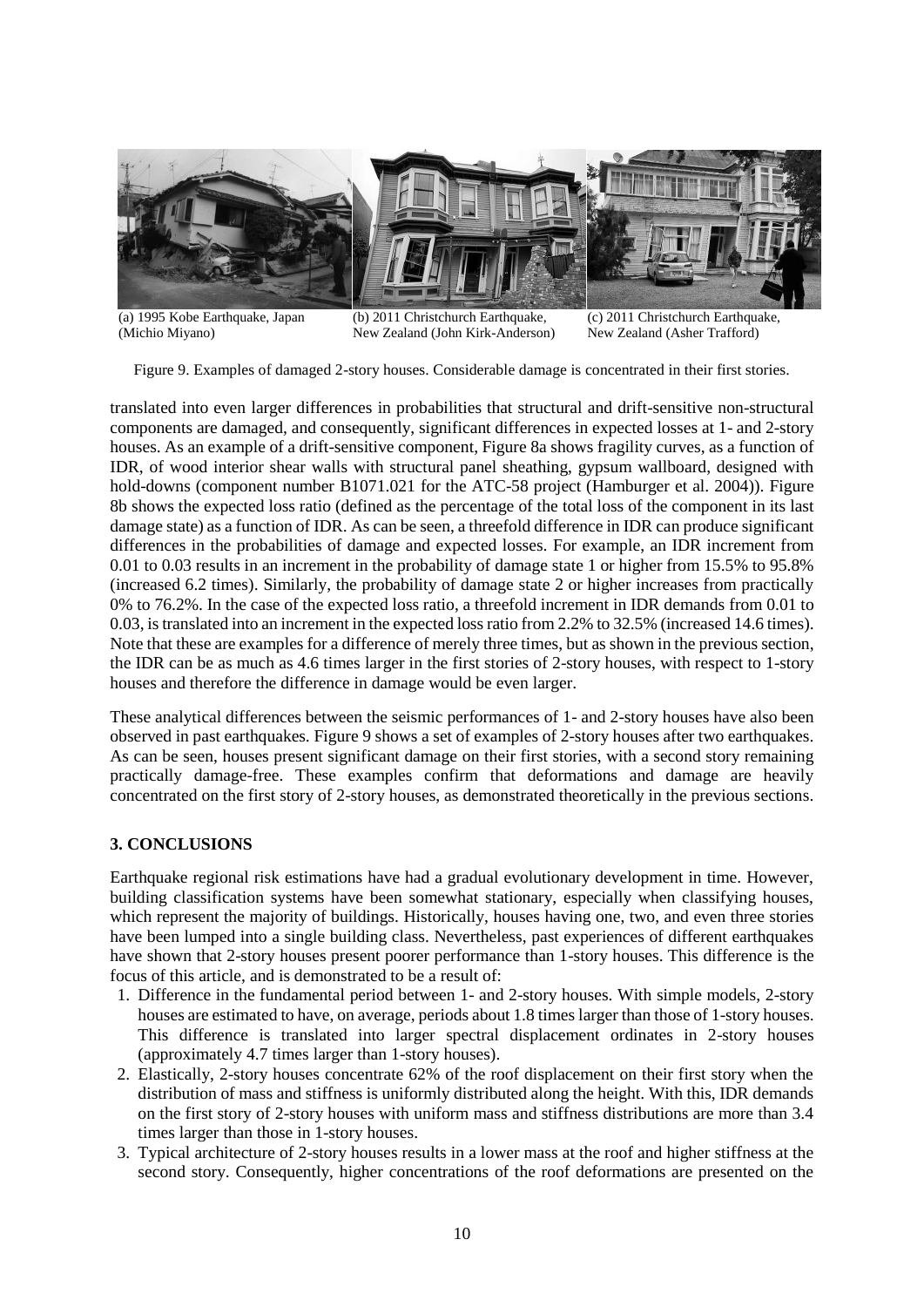first story. Thus, 2-story houses with non-uniform (and more realistic) mass and stiffness distributions have IDR demands 4.0 times larger than those in 1-story houses.

- 4. A soft-story is formed once the first floor yields (nonlinear behavior), concentrating even more IDR demands. This results in displacement demands in 2-story houses with non-uniform mass and stiffness distributions and nonlinear behavior which can be up to 4.6 times larger than those in 1 story houses.
- 5. The relationship between increments in IDR demands and increments in expected losses or increments in the probability of drift-sensitive components being damaged, is strongly nonlinear. Therefore differences of, for example, three times in IDR demands, can lead into huge differences in risk.

As a general conclusion, lumping both systems in a single class with a unique seismic performance is demonstrated to be conceptually wrong. Although simplified models were used in this analysis, the goal is to reflect that the differences in risk between 1- and 2-story dwellings cannot be neglected. Even if more complex models were used, similar results are expected, where 2-story houses present worse seismic performance than 1-story houses. This work is a step towards an update on building classification systems for both the insurance industry and earthquake risk estimations. In these updated systems, houses having one and two stories must be assigned to different classes, each one considering their unique dynamic characteristics and seismic performances, being consistent with what we have historically seen in past earthquakes and demonstrated in this study.

# **4. ACKNOWLEDGMENTS**

The second author acknowledges the financial support from CONICYT – Becas Chile, the Nancy Grant Chamberlain Fellowship, the Charles H. Leavell Fellowship, the Shah Graduate Student Fellowship, and the John A. Blume Earthquake Engineering Center to pursue his doctoral studies under the supervision of the first author. The records used in this investigation were obtained from the PEER NGA-West2 ground motion database. The authors are grateful to PEER and the corresponding networks and agencies for gathering, processing, and distributing these records.

# **5. REFERENCES**

Akkar SD, Miranda E (2004). Improved displacement modification factor to estimate maximum deformations of short period structures, *Proceedings of the 13th World Conference on Earthquake Engineering*, 1-6 August, Vancouver, Canada.

Algermissen ST, Steinbrugge KV, Lagorio HJ (1978). Estimation of earthquake losses to buildings (except single family dwellings). *Open-File Report 78-441,* U.S. Geological Survey. Prepared for Office of Policy Development and Research and Department of Housing and Urban Development..

American Society of Civil Engineers (ASCE), (2014). Seismic Evaluation and Retrofit of Existing Buildings (ASCE/SEI 41-13), Reston, VA

Andreason KR, Rose JD (1994). Northridge, California earthquake: Structural performance of buildings in the San Fernando Valley. American Plywood Association. APA Report T94-5.

Applied Technology Council (ATC) (1985). Earthquake damage evaluation data for California. *Report No. ATC-13*, Prepared by the Applied Technology Council for the Federal Emergency Management Agency.. Washington, D.C., USA.

Boore DM, Stewart JP, Seyhan E, Atkinson GM (2014). NGA-West2 equations for predicting PGA, PGV, and 5% damped PSA for shallow crustal earthquakes. *Earthquake Spectra*, 30(3): 1057–1085.

Camelo V (2003). Dynamic characteristics of woodframe buildings, *Ph.D. Thesis*, California Institute of Technology, Pasadena, CA, USA.

Chopra AK, Chintanapakdee C (2004). Inelastic deformation ratios for design and evaluation of structures: Singledegree-of-freedom bilinear systems. *Journal of Structural Engineering*, 130(9): 1309–1319.

Data Access and Dissemination Systems (DADS) (2010). American FactFinder. Retrieved 18 November 2017, from https://factfinder.census.gov/faces/nav/jsf/pages/index.xhtml

Filiatrault A, Christovasilis IP, Wanitkorkul A, Van De Lindt JW (2010). Experimental seismic response of a fullscale light-frame wood building. *Journal of Structural Engineering*, 136(3): 246–254.